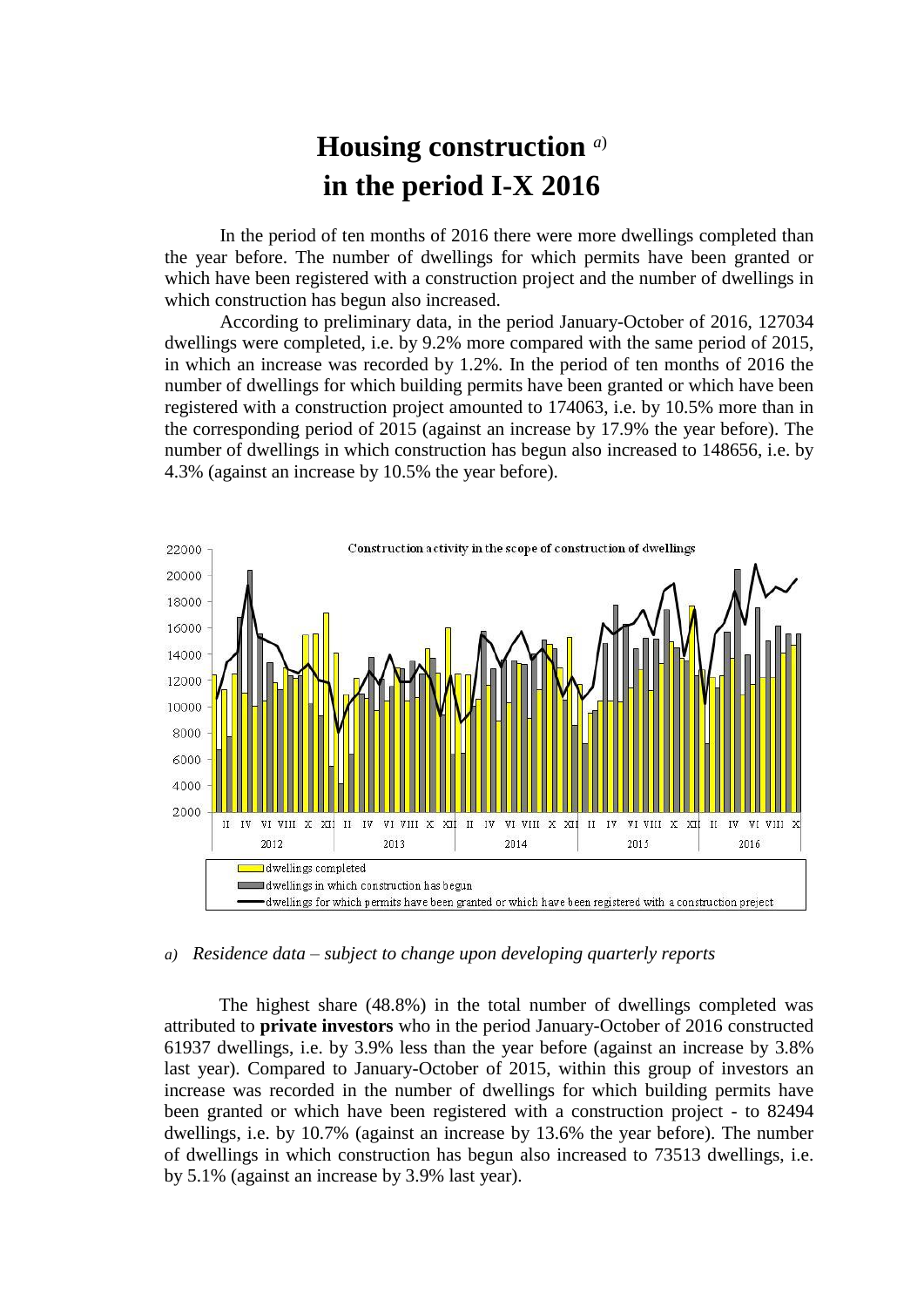**Developers**, in the period of ten months of 2016, completed 60565 dwellings (which constituted 47.7% of the total number of dwellings completed), i.e. by 26.4% more than in the corresponding period of 2015, when an increase was recorded by 3.2%. Investors who build for sale or rent received building permits for 86253 dwellings, i.e. by 8.1% more than the year before (when an increase was recorded by 23.0%). An increase was also recorded in the number of dwellings in which construction has begun to 70992 dwellings, i.e. by 1.3% (against an increase by 19.8% the year before).

**Housing cooperatives** in the period of ten months of 2016 completed 2042 dwellings against 1381 dwellings the year before. The number of dwellings for which building permits have been granted also increased to 1344 against 1208 dwellings the year before and the number of dwellings in which construction has begun to 1902 against 997 dwellings the year before.

**Other investors** (municipal, public building society and company construction) in the period of ten months of 2016 completed 2490 dwellings against 2579 dwellings the year before, of which in municipal construction - 1260 dwellings were completed against 1181 dwellings last year, in public building society construction – 987 dwellings against 965 dwellings and in company construction – 243 dwellings against 433 dwellings in the corresponding period of 2015. The number of dwellings for which building permits have been granted and in which construction has begun increased respectively - to 3972 dwellings against 1977 dwellings the year before and to 2249 dwellings against 1532 last year.

In the period of ten months of 2016, an increase in **the number of dwellings completed** was recorded in seven voivodships, including the most substantial one in Zachodniopomorskie – by 36.7%, Mazowieckie – by 25.7% and Lubuskie – by 19.6%. A decrease in the number of dwellings completed was recorded in nine voivodships, including the most substantial one in Pomorskie – by 9.8%, Świętokrzyskie – by 6.1% and Kujawsko-Pomorskie – by 4.8%.

In the period of ten months of 2016, an increase in the number of **dwellings for which permits have been granted or which have been registered with a construction project** was recorded in eleven voivodships, of which the highest in Opolskie - by 50.0%, Świętokrzyskie– by 46.2% and Łódzkie – by 43.9%. A decrease in the number of permits or registrations with a construction project was recorded in five voivodships: Podlaskie – by 18.2%, Warmińsko-Mazurskie – by 17.9%, Kujawsko-Pomorskie – by 2.0%, Mazowieckie – by 1.1% and Lubelskie – by 0.2%.

An increase in the number of **dwellings in which construction has begun** in the period of ten months of 2016 was recorded in ten voivodships, of which the highest in: Opolskie – by 31.0%, Kujawsko-Pomorskie – by 18.6% and Śląskie – by 16.3%. A drop in the number of dwellings in which construction has begun was recorded in six voivodships, of which the highest in: Lubelskie – by 11.3%, Małopolskie – by 10.6% and Podlaskie – by 7.4%. Most of dwellings in which construction has begun were in Mazowieckie – 31875 dwellings, i.e. by – 12.3% more than the year before.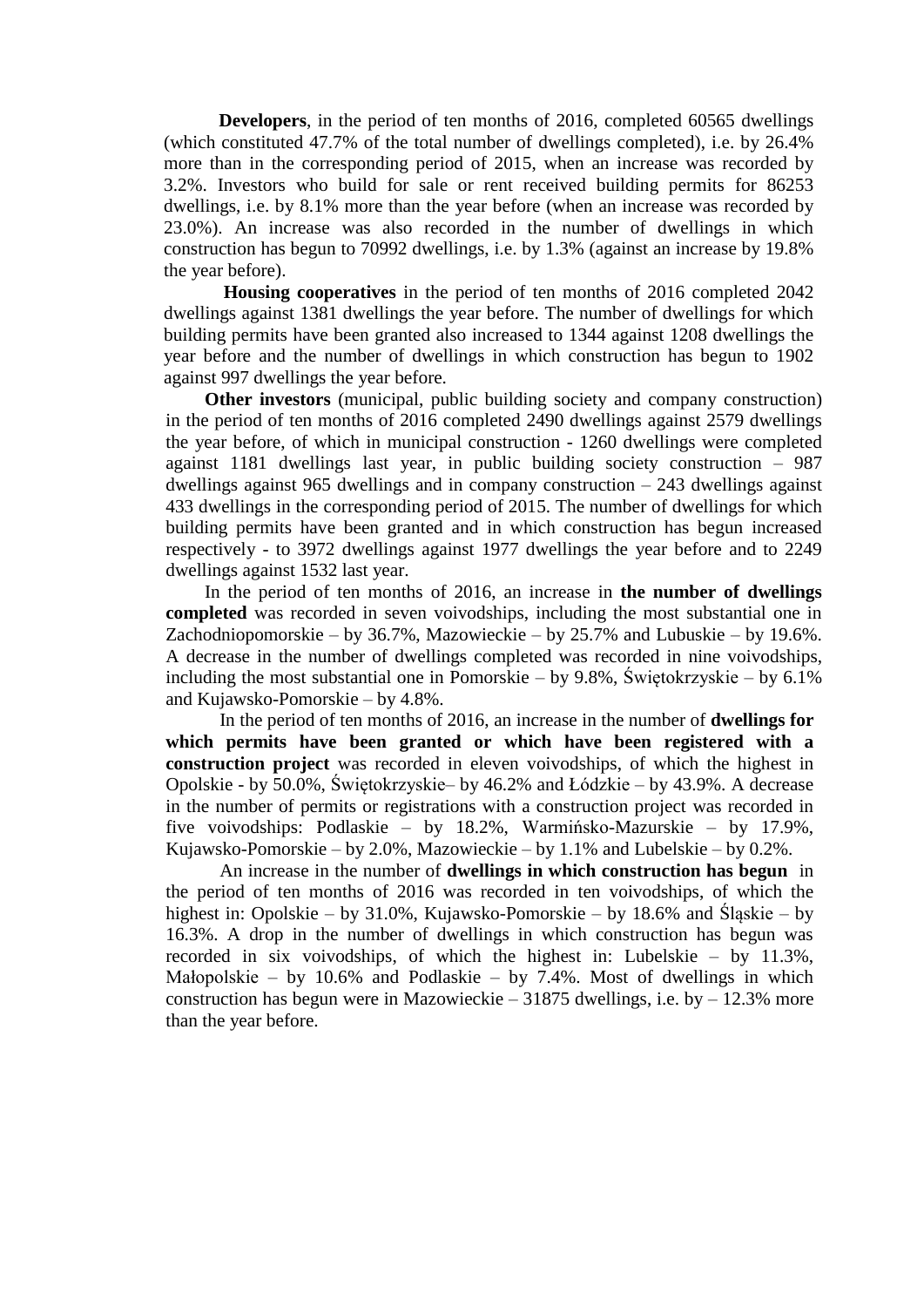|                                                                                                            | 2016        |                             |                     |        |                         |
|------------------------------------------------------------------------------------------------------------|-------------|-----------------------------|---------------------|--------|-------------------------|
| <b>Forms</b><br>of construction                                                                            | $\mathbf X$ |                             |                     | $I-X$  |                         |
|                                                                                                            | number      | $\mathbf X$<br>$2015 = 100$ | IX<br>$2016 = 100$  | number | $I - X$<br>$2015 = 100$ |
| <b>Dwellings completed</b>                                                                                 |             |                             |                     |        |                         |
|                                                                                                            | 14697       | 98.2                        | 104.3               | 127034 | 109.2                   |
| Private                                                                                                    | 6537        | 98.5                        | 102.1               | 61937  | 96.1                    |
| For sale or rent                                                                                           | 7186        | 95.3                        | 98.8                | 60565  | 126.4                   |
| Cooperative                                                                                                | 272         | 146.2                       | 160.9               | 2042   | 147.9                   |
|                                                                                                            | 702         | 115.8                       | nearly<br>3-fold    | 2490   | 96.5                    |
| Dwellings in which construction has begun                                                                  |             |                             |                     |        |                         |
|                                                                                                            | 15567       | 107.6                       | 100.0               | 148656 | 104.3                   |
| Private                                                                                                    | 6761        | 95.9                        | 77.5                | 73513  | 105.1                   |
| For sale or rent                                                                                           | 7893        | 108.5                       | 119.4               | 70992  | 101.3                   |
| Cooperative                                                                                                | 171         | more than<br>2-fold         |                     | 1902   | 190.8                   |
|                                                                                                            | 742         | nearly<br>12-fold           | more than<br>3-fold | 2249   | 146.8                   |
| Dwellings for which permits have been granted or which have been registered with a<br>construction project |             |                             |                     |        |                         |
|                                                                                                            | 19714       | 101.4                       | 105.2               | 174063 | 110.5                   |
| Private                                                                                                    | 8267        | 108.7                       | 88.0                | 82494  | 110.7                   |
| For sale or rent                                                                                           | 10524       | 94.8                        | 125.3               | 86253  | 108.1                   |
| Cooperative.                                                                                               | 320         | 182.9                       | nearly<br>10-fold   | 1344   | 111.3                   |
|                                                                                                            | 603         | 109.2                       | 65.8                | 3972   | more than<br>2-fold     |

*b) company, municipal, public building society.*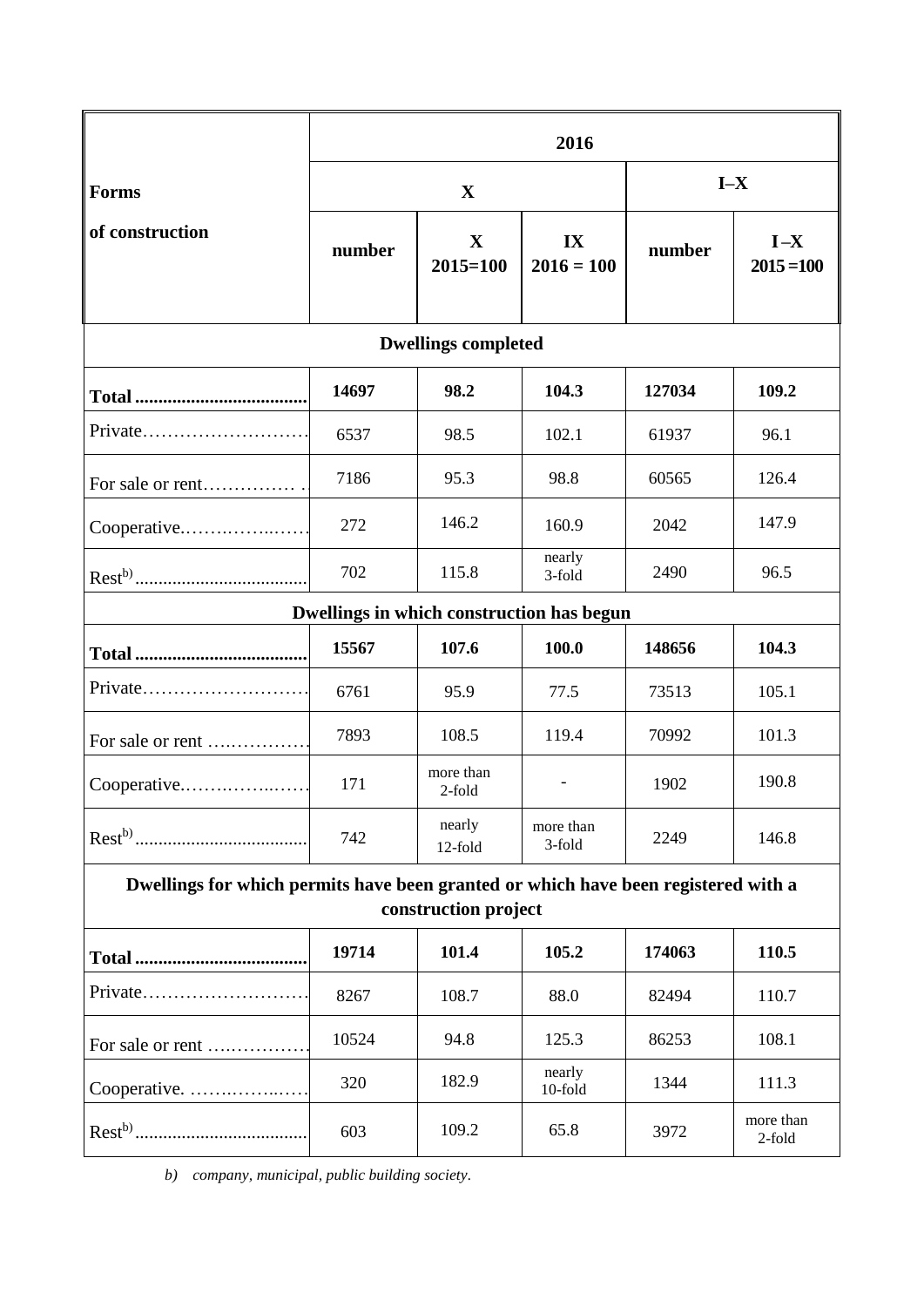